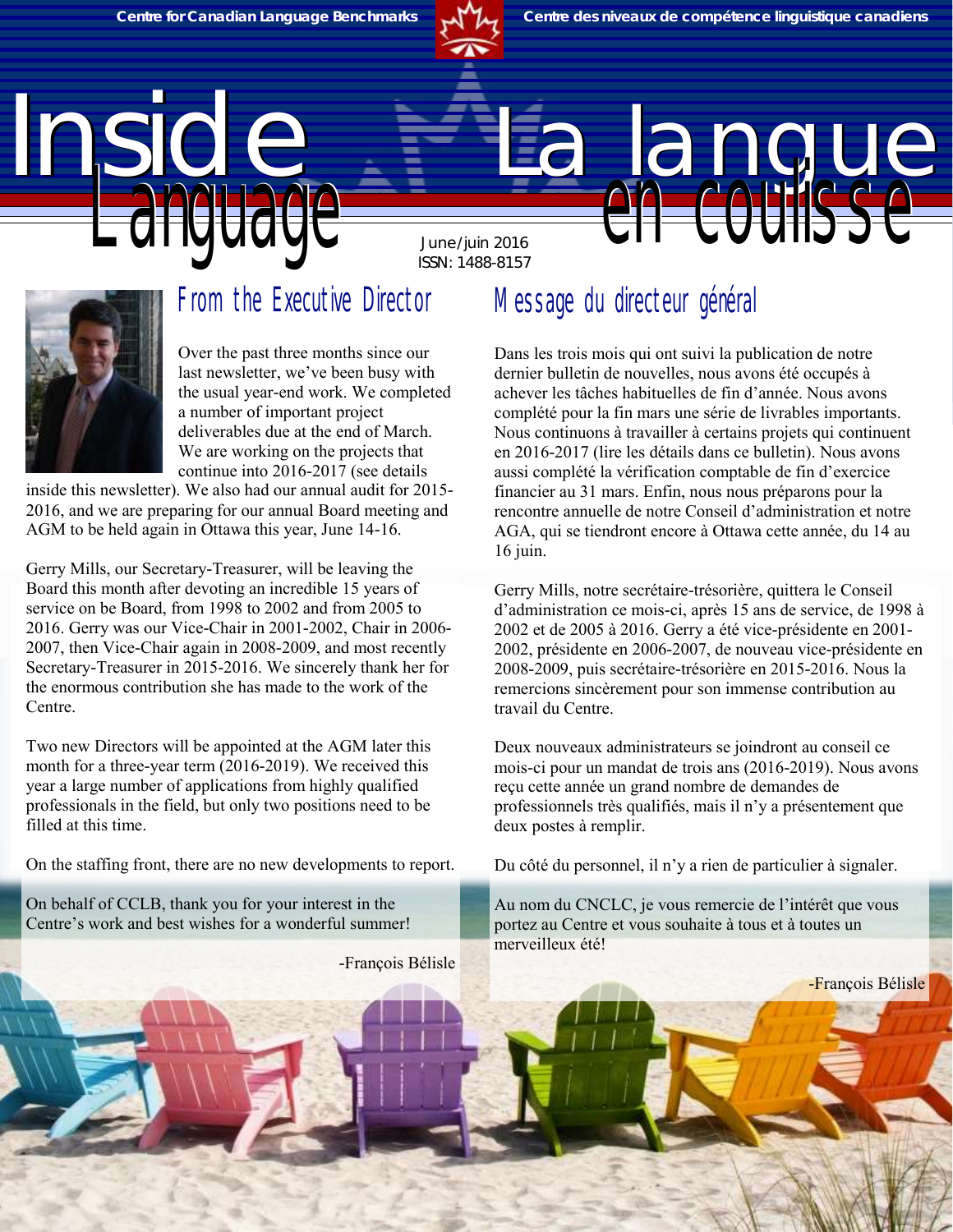## Collecte et analyse de données sur les programmes de formation linguistique LINC et CLIC

Le projet de collecte et d'analyse de données sur les programmes de formation linguistique LINC et CLIC à l'aide du Milestones et de la Batterie de tests de rendement (BTR-NCLC) sera bientôt terminé.

L'objectif de cette étude, financée par Immigration, Réfugiés et Citoyenneté Canada (IRCC), est de comparer les progrès réalisés par des candidats qui sont inscrits à des cours CLIC/LINC et des candidats qui ne sont pas inscrits à des cours de langue.

Les dernières sessions d'administration du « post-test » ont eu lieu en mars 2016 auprès des groupes cibles composés d'apprenants CLIC ou LINC et des groupes contrôles composés de candidats qui ne sont pas inscrits à des cours de français ou d'anglais langue seconde.

Les données démographiques ont, par la suite, été compilées et les copies de tests en production orale et écrite ont été évaluées lors de séances de notation. Les copies de tests en compréhension orale et écrite ont été, quant à elles, balayées à l'aide d'un lecteur optique. Les données ainsi colligées ont été évaluées avec une clé de correction.

Une analyse des données finales est en cours et les résultats de l'étude seront soumis à IRCC en juin 2016.

#### Milestones/BTR

 $\frac{1}{2}$ 

The Milestones/BTR evaluation project continued to be busy. This study, designed to compare the progress of LINC/CLIC learners with individuals who are not enrolled in language training, is funded by Immigration, Refugees and Citizenship Canada (IRCC).

In March, the final post-tests were administered to LINC/CLIC and non-LINC/non-CLIC learners. Test data from participants who completed each of the four skills (listening, speaking, reading, and writing) on both the pre- and post-test was compiled and submitted for scoring. An analysis of this data is currently in progress and results of the study will be made available to IRCC in June 2016.

QOODD

**2**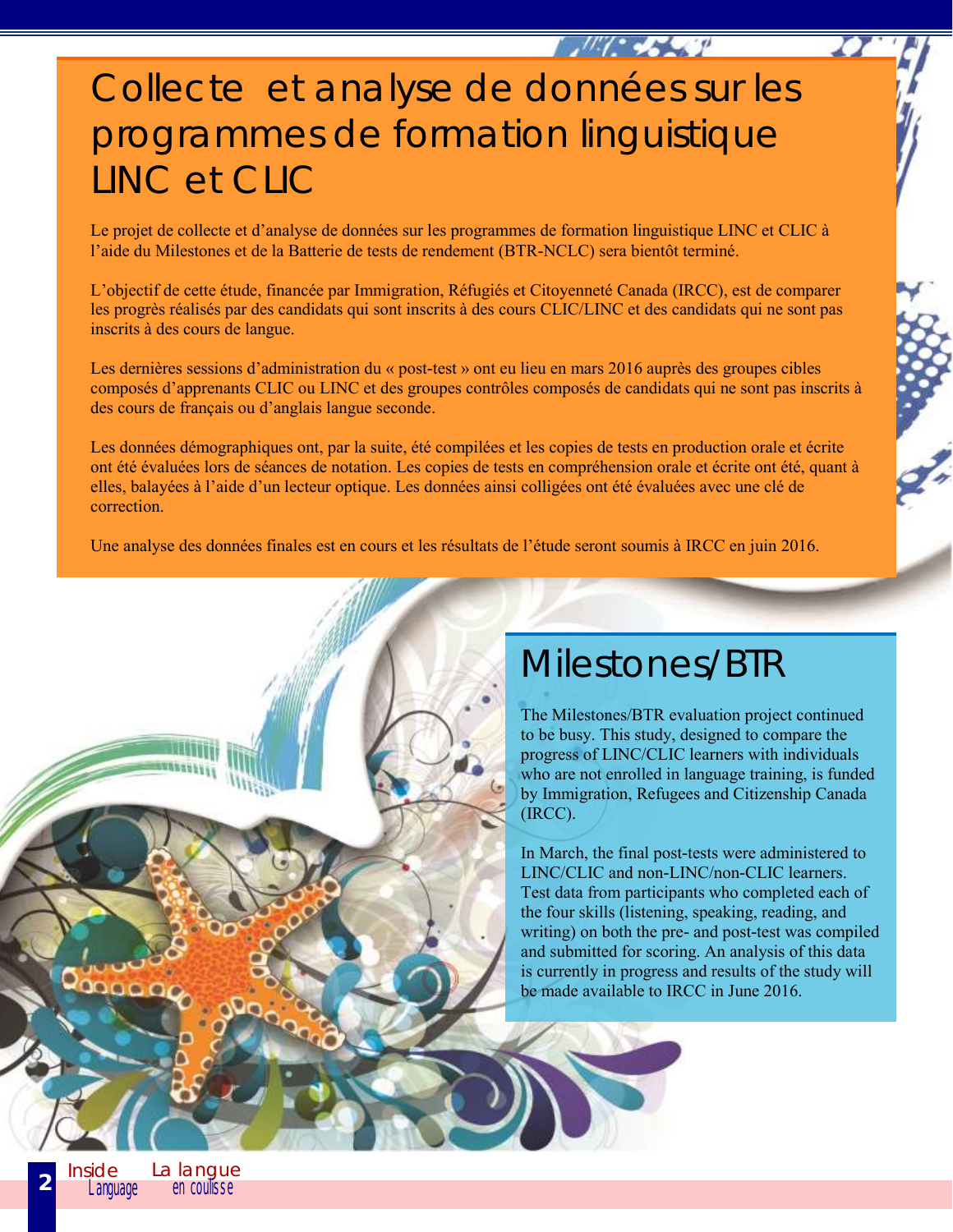

# Benchmarking and Occupational Language Analyses

CCLB is developing an Occupational Language Analysis (OLA) for the College of Dietitians of Alberta. The OLA will be developed in English and French using the Essential Skills Profile, Professional Competencies and the National Occupational Standards. CCLB will also include an addendum with research from surveys and focus groups to verify the findings.

CCLB is also conducting an analysis of the language demands of the immigration consultancy profession. This analysis is being conducted of behalf of the Immigration Consultants of Canada Regulatory Council (ICCRC).

#### Research Studies

CCLB has completed three small projects funded by IRRC:

- 1. A web page to assist volunteers working with refugees or other newcomers to Canada: [http://www.language.ca/index.cfm?](http://www.language.ca/index.cfm?Voir=sections&Id=19429&M=4032&Repertoire_No=2137991327) [Voir=sections&Id=19429&M=4032&Repertoire\\_No=2137991327.](http://www.language.ca/index.cfm?Voir=sections&Id=19429&M=4032&Repertoire_No=2137991327)
- 2. Research papers on ESL literacy and next steps written by settlement and workplace experts.
- 3. An objective strategic paper reflecting on the CLB and its future, written by academics.

![](_page_2_Picture_9.jpeg)

![](_page_2_Picture_10.jpeg)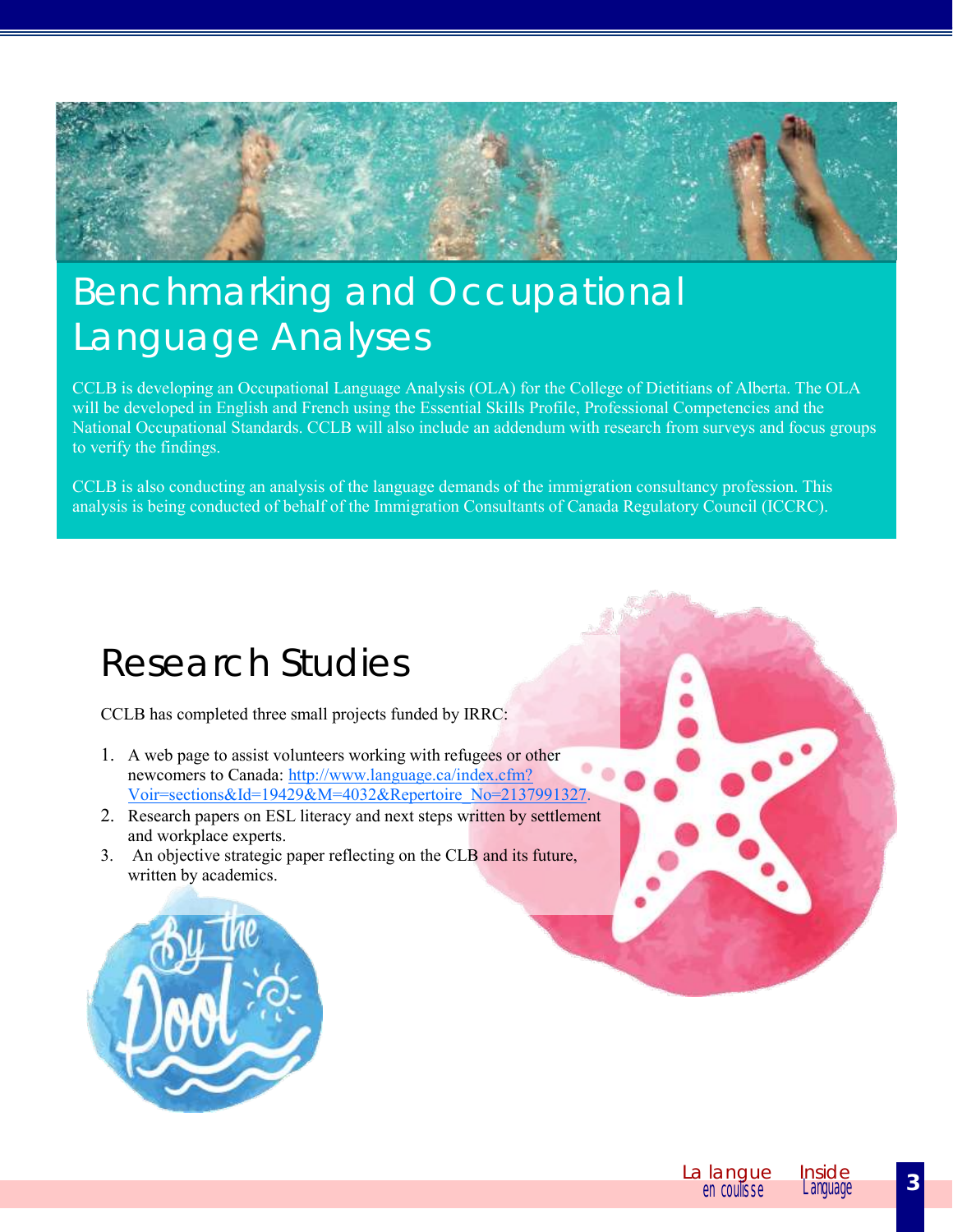## Online Literacy Support Module

In January 2016, CCLB received funding from the Alberta Government to develop a 20-hour online, asynchronous training course and two webinars based on *Canadian Language Benchmarks: English as a Second Language for Adult Literacy Learners (ESL for ALL)*. This online course, being developed in collaboration with lead developer Bow Valley College, will support instructors working with learners with literacy needs in a variety of classroom settings by familiarizing participants with the contents of the *ESL for ALL* document, by offering suggestions on ways to use the resource to support planning for instruction and by providing strategies, teaching tips and best practices for working with ESL literacy learners.

Emphasis so far has been placed on the planning, content writing and media development for the course, which is organized into four modules and includes short readings, viewings, activities and assignments. An advisory committee consisting of those involved in funding, Moodle development, CLB experts and literacy practitioners was also established to review the content and provide input on development. In summer 2016, the course will be piloted and feedback from participants will be used to make final revisions and contribute to the vision of the webinars.

Lignes directrices de l'Ontario pour le programme ontarien de formation linguistique pour adultes ne donnant pas droit à des crédits

Les équipes du Toronto Catholic District School Board (TCDSB) et du CNCLC poursuivent leur travail de développement de nouveau contenu pour l'outil interactif Quartz. Les Principes directeurs ont aussi été peaufinés. La formation aux Lignes directrices pour l'Ontario prend aussi forme. Une formation en ligne sera offerte aux instructeurs sur l'utilisation de Quartz, mais aussi sur les Principes directeurs qui sont la base des Lignes directrices.

![](_page_3_Figure_5.jpeg)

Figure 1: Lignes directrices pour l'Ontario et outil interactif de planification de cours de FLS

Les huit principes directeurs sont les suivants :

- **Principe 1 :** Les programmes de français langue seconde sont centrés sur l'apprenant
- **Principe 2 :** Les programmes de français langue seconde sont élaborés en fonction de besoins précis
- **Principe 3 :** Les programmes de français langue seconde appliquent les orientations de l'approche communicative
- **Principe 4 :** Les objectifs d'apprentissage sont explicites
- **Principe 5 :** L'évaluation permet de vérifier l'atteinte des objectifs d'apprentissage et donne des informations sur le cours
- **Principe 6 :** L'enseignement du français langue seconde s'appuie sur une expertise reconnue et prouvée
- **Principe 7 :** La gestion des programmes de français langue seconde facilite l'accès au cours et l'orientation des apprenants
- **Principe 8 :** Les programmes de français langue seconde permettent une reddition de compte à la communauté

**4**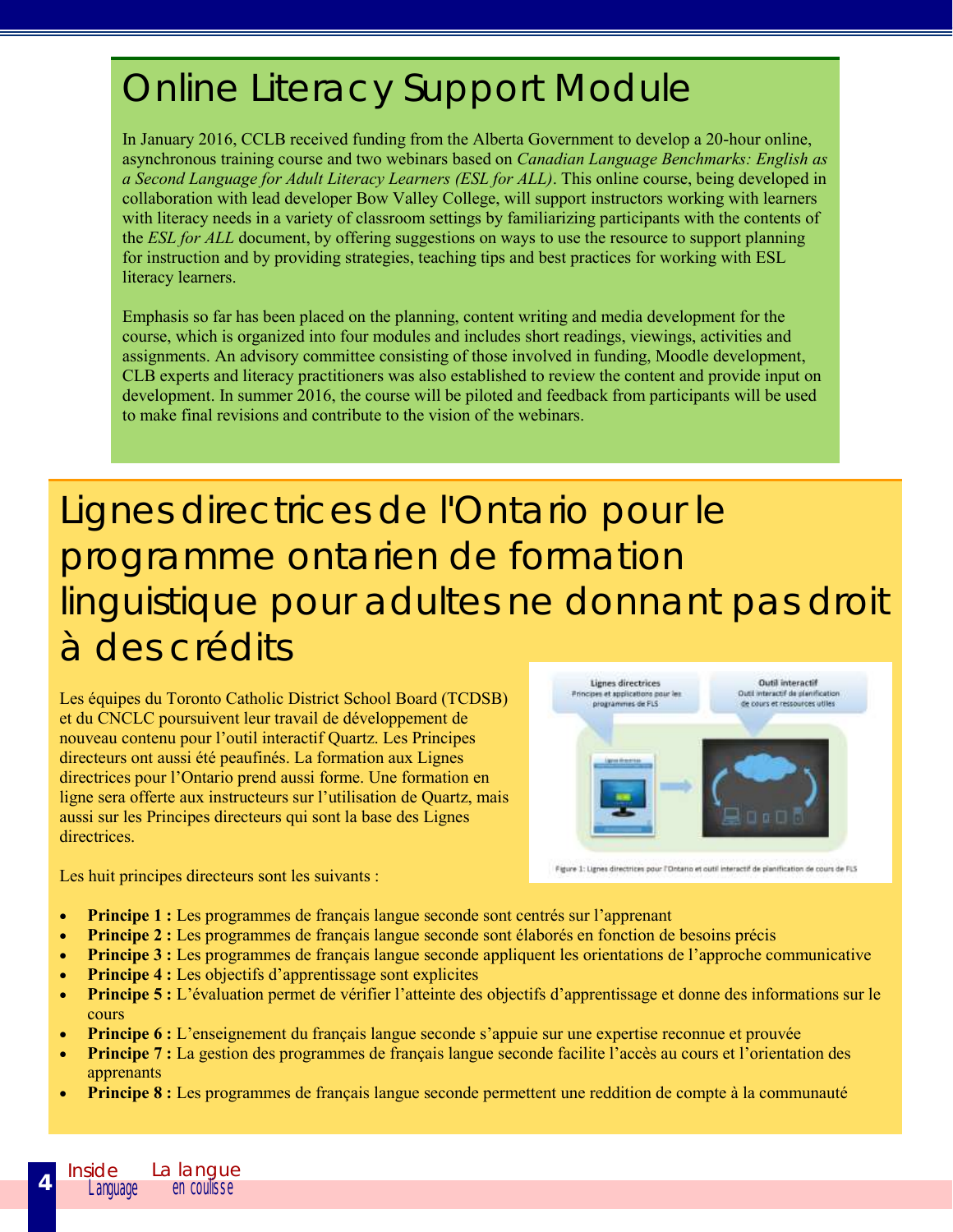## Portfolio-Based Language Assessment (PBLA)

With funding from Immigration, Refugees and Citizenship Canada (IRCC) and the Ministry of Citizenship, Immigration and International Trade (MCIIT) Ontario, CCLB is providing support to administrators and instructors as Portfolio-Based Language Assessment (PBLA) continues to phase in across Canada.

The first IRCC PBLA cohort of Lead Instructors, consisting of representatives from the Atlantic region, Ontario, Saskatchewan and Alberta are now assisting classroom instructors as they implement PBLA in their own classrooms. The second and third IRCC cohorts of certified PBLA Lead Instructors, with approximately 145 Lead Instructors from British Columbia, Ontario and Manitoba, are also working closely with classroom instructors. Cohort four with approximately 100 participants from Ontario, the West coast and a few representatives from the Atlantic region, are finalizing their portfolio submissions in order to secure certification in June.

Fifty certified PLBA Lead Instructors from MCIIT Cohort A in Ontario are now supporting classroom instructors implementing PBLA. MCIIT Cohort B is made up of 50 participants, who are about to complete the Application Phase, submit sample portfolios and receive PBLA Lead Instructor certification in June 2016.

Plans for face-to-face meetings in the fall to review PBLA implementation are underway.

The PBLA project continues to examine how TESL programs prepare new instructors to use the CLB for planning, teaching and assessment. As well, we are exploring how an overview or introduction to PBLA is or might be incorporated into TESL.

![](_page_4_Picture_6.jpeg)

![](_page_4_Picture_7.jpeg)

L'outil de présélection pour l'évaluation des compétences linguistiques requises en milieu de travail

Grâce au financement du Ministère des Affaires civiques, de l'Immigration et du Commerce international de l'Ontario (MACICI), une autoformation sur l'outil de présélection (WLA pre-screener) est maintenant disponible en ligne. L'objectif de cette formation est de permettre à tous les conseillers en emploi francophones de l'Ontario de pouvoir utiliser l'outil de classement avec leur clientèle immigrante.

![](_page_4_Picture_10.jpeg)

Pour compléter la formation cliquez sur [http://](http://nclcenligne.ca/) [nclcenligne.ca.](http://nclcenligne.ca/) Puis, cliquez sur le cours : Formation à l'outil de présélection pour l'évaluation des compétences linguistiques.

![](_page_4_Picture_12.jpeg)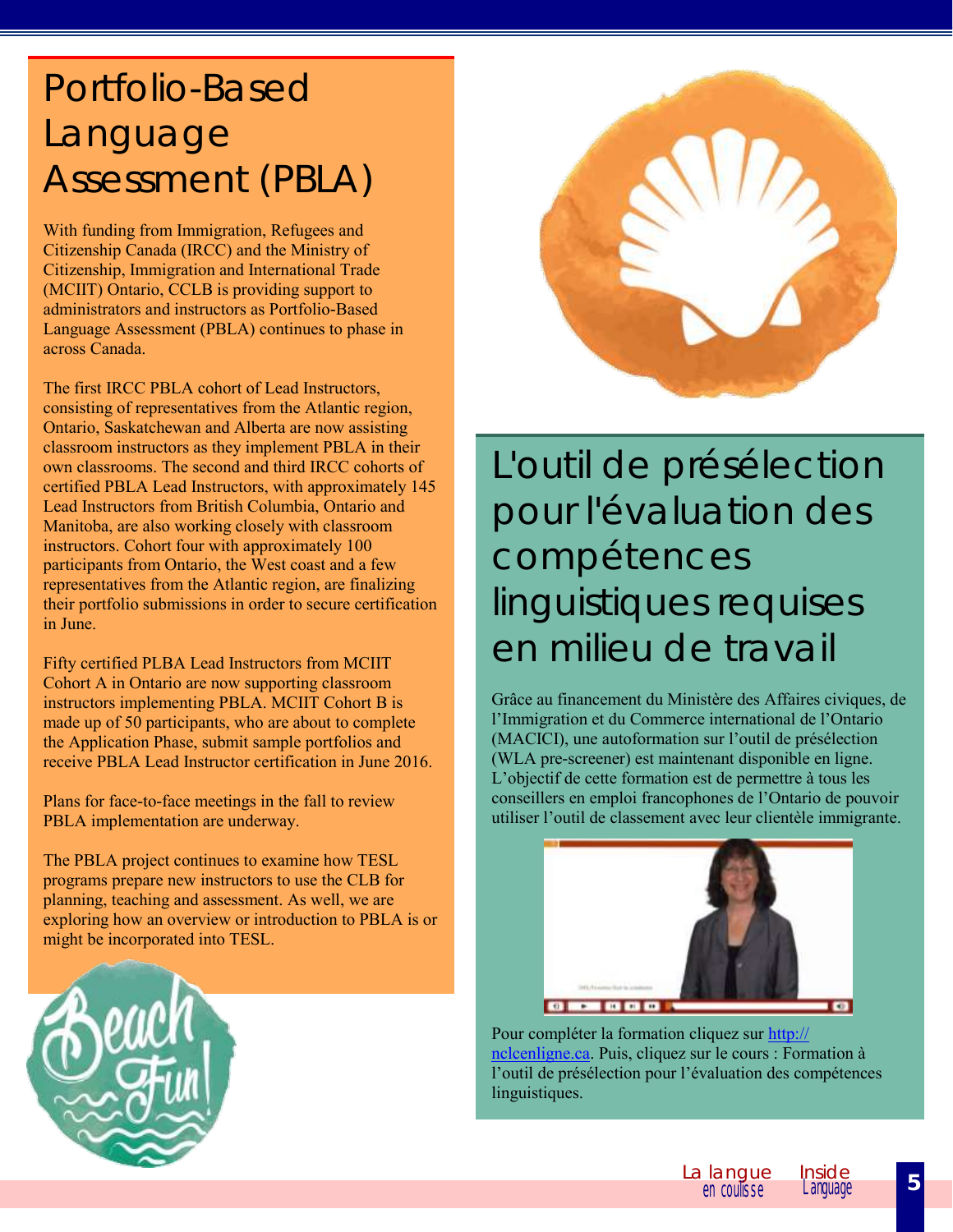![](_page_5_Picture_0.jpeg)

#### BOOTCAMP

The Ontario Ministry of Citizenship, Immigration and International Trade (MCIIT) and CCLB launched the newlyrevised CLB and NCLC Bootcamp courses for ESL and FSL instructors. Bootcamp is a basic, ten-hour introduction to the CLB framework. The course is designed to be self-study, while maintaining the capacity for group-based, instructor-led delivery. It is comprised of three modules:

- 1. **CLB Basics**, which covers an introduction to the CLB, including the theoretical framework, the revised CLB document and the CLB ESL for Adult Literacy Learners document.
- 2. **Planning and the CLB**, which covers needs assessment and a task-based approach to module and lesson planning.
- 3. **Assessment and the CLB**, which deals with ongoing learner assessment and provides an introduction to Portfolio-Based Language Assessment (PBLA).

A certificate of completion will also be generated for instructors wishing to document professional development hours.

Questions related to either of the Bootcamp courses can be directed to  $info@language.ca$ .

**6**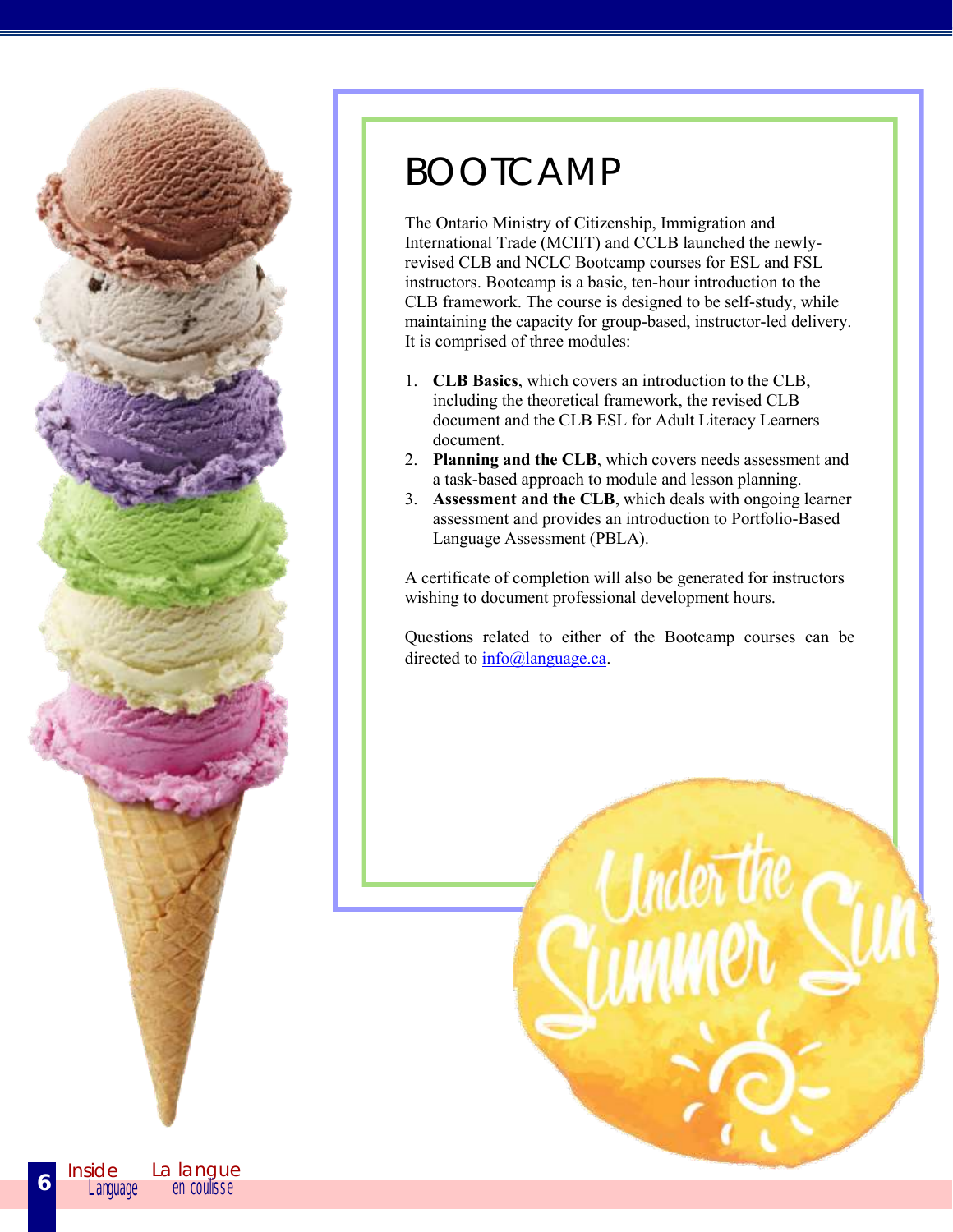# Preparing for Task-Based Planning and Assessment Using the CLB

Funded by the Ontario Ministry of Citizenship, Immigration and International Trade (MCIIT), CCLB's new online workshop titled *Preparing for Task-Based Assessment Using the CLB* has been completed*.* MCIIT will communicate with all the school boards that offer their program once it is available, and CCLB will subsequently open it to other stakeholders.

This six-week online course will help to strengthen and consolidate participants' understanding of CLB-based planning and assessment. It is suitable for instructors who may want to consolidate their knowledge of assessment and the CLB or people new to the field of adult ESL with little or no understanding of assessment using the CLB.

# Batterie de tests de classement (BTC) en ligne

La BTC en ligne est maintenant offerte sur Moodle. À partir de juin 2016, elle sera mise à l'essai par le Collège communautaire du Nouveau-Brunswick et le Centre d'évaluation linguistique du YMCA d'Ottawa afin de tester l'ergonomie et l'efficacité de la plateforme interactive. Des modifications pourraient ensuite être apportées en fonction de la rétroaction des évaluateurs. L'objectif de la BTC à distance est d'augmenter le nombre d'évaluations à l'aide de cet outil, et ce, à l'extérieur des grands centres urbains. Cet objectif pourra être atteint sous peu !

![](_page_6_Picture_5.jpeg)

![](_page_6_Picture_6.jpeg)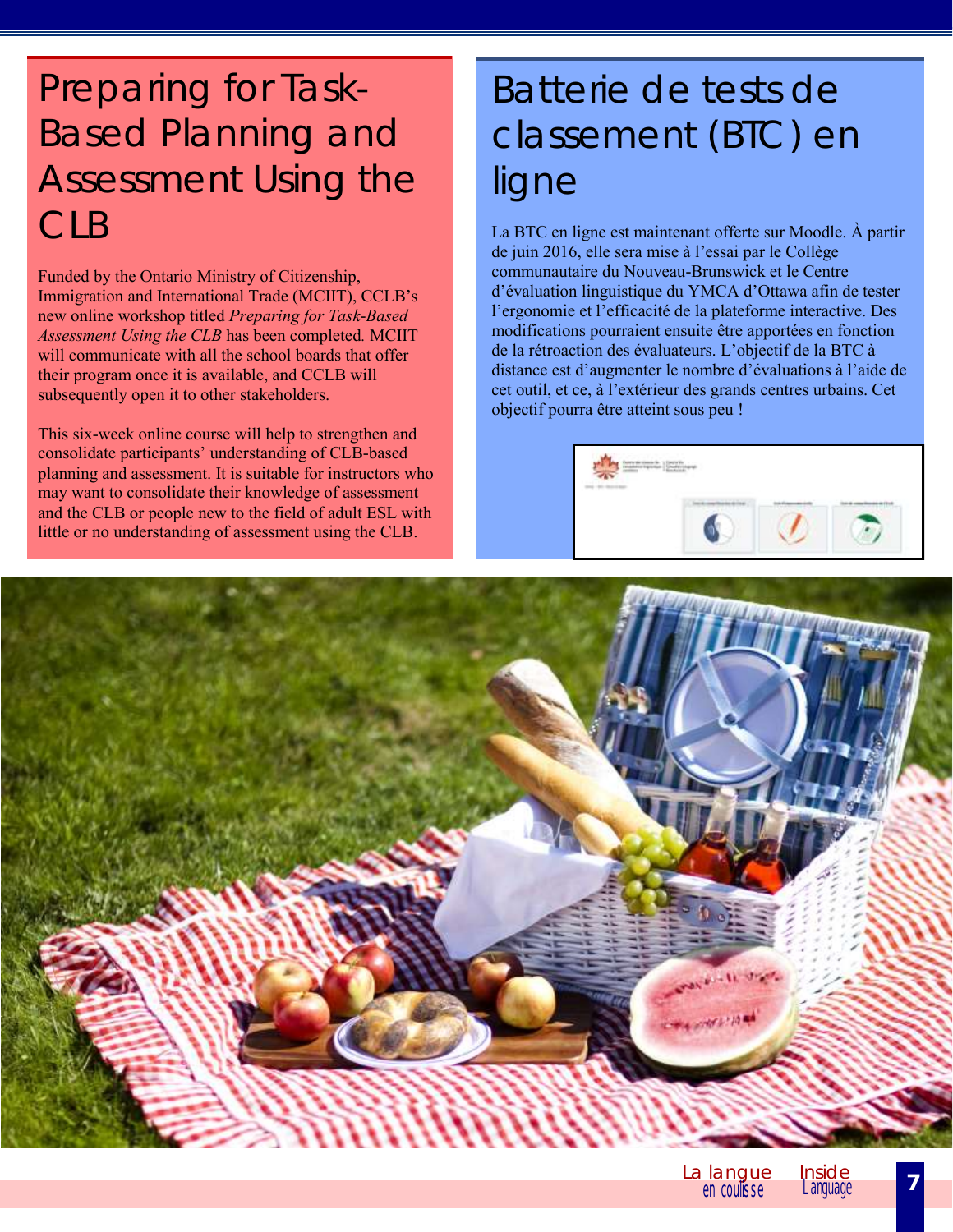# Remote CLBPT Assessment

As the extended pilot of Remote CLBPT assessment continues, CCLB is revising and expanding training and orientation materials for both assessors and proctors. The revised training will be piloted in the summer of 2016. Remote assessment using CLBPT is funded by IRCC. CCLB staff are also working on protocols with IRCC, pending a possible expansion of Remote CLBPT assessment capacity in 2016-2017. In March, CCLB provided a webinar on Remote testing for Regional CLBPT trainers.

Interest in adopting Remote CLBPT assessment continues to be expressed from several Coordinated Language Assessment and Referral (CLARS) and LINC Assessment Centres in various regions.

## Assessor and Instructor Training

In Ontario, funding from the Ontario Ministry of Citizenship, Immigration and International Trade (MCIIT) continued for assessor training in CLARS centres. Delivery of CCLB's half-day, face-to-face classroom assessment workshop, instructor training related to the CLB and Support Kit, Summative Assessment Manual (SAM), Integrating Assessment and Exit Tasks for MCIIT's Adult Non-Credit Language Training Program in Ontario schools boards also continued. In April, sessions on the CLB and Support Kit, Integrating Assessment, SAM and Exit Tasks were held for a group of instructors in Windsor.

Outside of Ontario, CCLB was kept very busy with training requests. In March, three CLBPT refresher sessions were held over the course of two days during the Alberta symposium with a total of 35 assessors in attendance. Additional CLBPT training and calibration sessions were also held in New Brunswick, Edmonton and Vancouver, and a new CLBPT regional trainer was trained for the Atlantic region. Three CLBLPT sessions were also held, two of which were conducted using a new online format, allowing the opportunity to reach more participants.

To view a list of workshops and training that CCLB offers, please visit: [http://www.language.ca/index.cfm?](http://www.language.ca/index.cfm?Voir=sections&Id=17432&M=4030&Repertoire_No=2137991327) [Voir=sections&Id=17432&M=4030&Repertoire\\_No=2137991327.](http://www.language.ca/index.cfm?Voir=sections&Id=17432&M=4030&Repertoire_No=2137991327)

Any inquires related to training can be directed to training $\omega$  language.ca.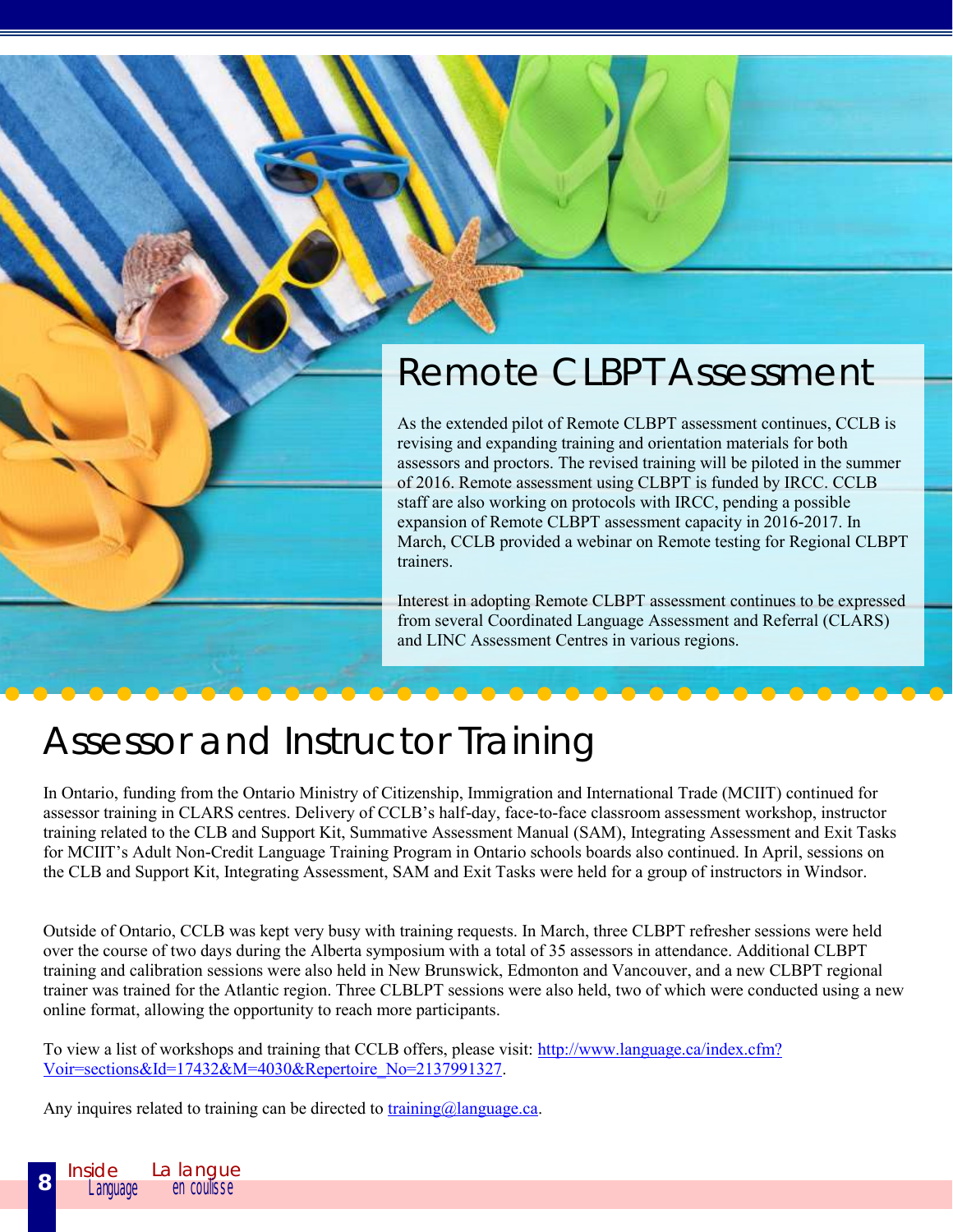# L'évaluation linguistique basée sur le portfolio

L'évaluation linguistique basée sur le portfolio (ELBP) est un outil d'évaluation mis à la disposition des instructeurs qui enseignent en utilisant les Niveaux de compétence linguistique canadiens (NCLC). Cet outil fait partie du protocole d'évaluation linguistique mis en place pour les programmes de langue subventionnés par Immigration, Réfugiés et Citoyenneté Canada (IRCC) et le Ministère ontarien des Affaires civiques, de l'Immigration et du Commerce international (MACICI).

Depuis avril 2015, la formation, composée de deux modules, est disponible en ligne via la plateforme d'apprentissage Moodle. Elle est bonifiée d'un soutien à l'apprentissage virtuel, c'est-à-dire la présence d'une formatrice (experte en NCLC) qui stimule les échanges entre les participants et suit de près leurs progrès. Cette formation d'une durée de 11 semaines est offerte à tous les instructeurs des cours FLS de la province de l'Ontario ainsi que ceux du programme CLIC de l'Ontario et du Nouveau-Brunswick.

La partie théorique de la formation se terminera à la fin du mois de juin 2016. La phase d'implantation du portfolio en salle de classe débutera en septembre 2016. À ce moment, les instructeurs continueront d'être bien appuyés dans leur utilisation du portfolio par le CNCLC et par les champions. Les champions sont des instructeurs qui ont reçu la même formation que les instructeurs, mais en plus ils ont participé à des rencontres virtuelles hebdomadaires pour approfondir leurs connaissances et ainsi devenir des mentors pour leurs collègues. Il y aura aussi des rencontres face à face avec la formatrice (deux rencontres sont à prévoir au cours de l'automne 2016).

Pour plus d'information : Catherine Rousseau à [crousseau@language.ca.](mailto:crousseau@language.ca)

# Canadian Language Benchmarks: ESL for ALL Online Bootcamp

Funded by the Alberta government, development of the online *Canadian Language Benchmarks: ESL for ALL Bootcamp* continued over the past quarter. This 20-hour online asynchronous training course will assist practitioners working with learners with literacy needs in a variety of classroom settings to use the revised *[Canadian Language Benchmarks: English as a Second](http://www.language.ca/index.cfm?Voir=sections&Id=19200&M=4038&Repertoire_No=2137991327)  [Language for Adult Literacy Learners](http://www.language.ca/index.cfm?Voir=sections&Id=19200&M=4038&Repertoire_No=2137991327) (ESL for ALL)* document.

This course includes short readings or viewings, activities and assignments organized in four modules that will familiarize participants with the contents of the ESL for ALL document and provide them with strategies for working with ESL literacy learners.

Participant recruitment began in May for a pilot of the online course slated for June 2016.

> La langue en coulisse **9**

Language